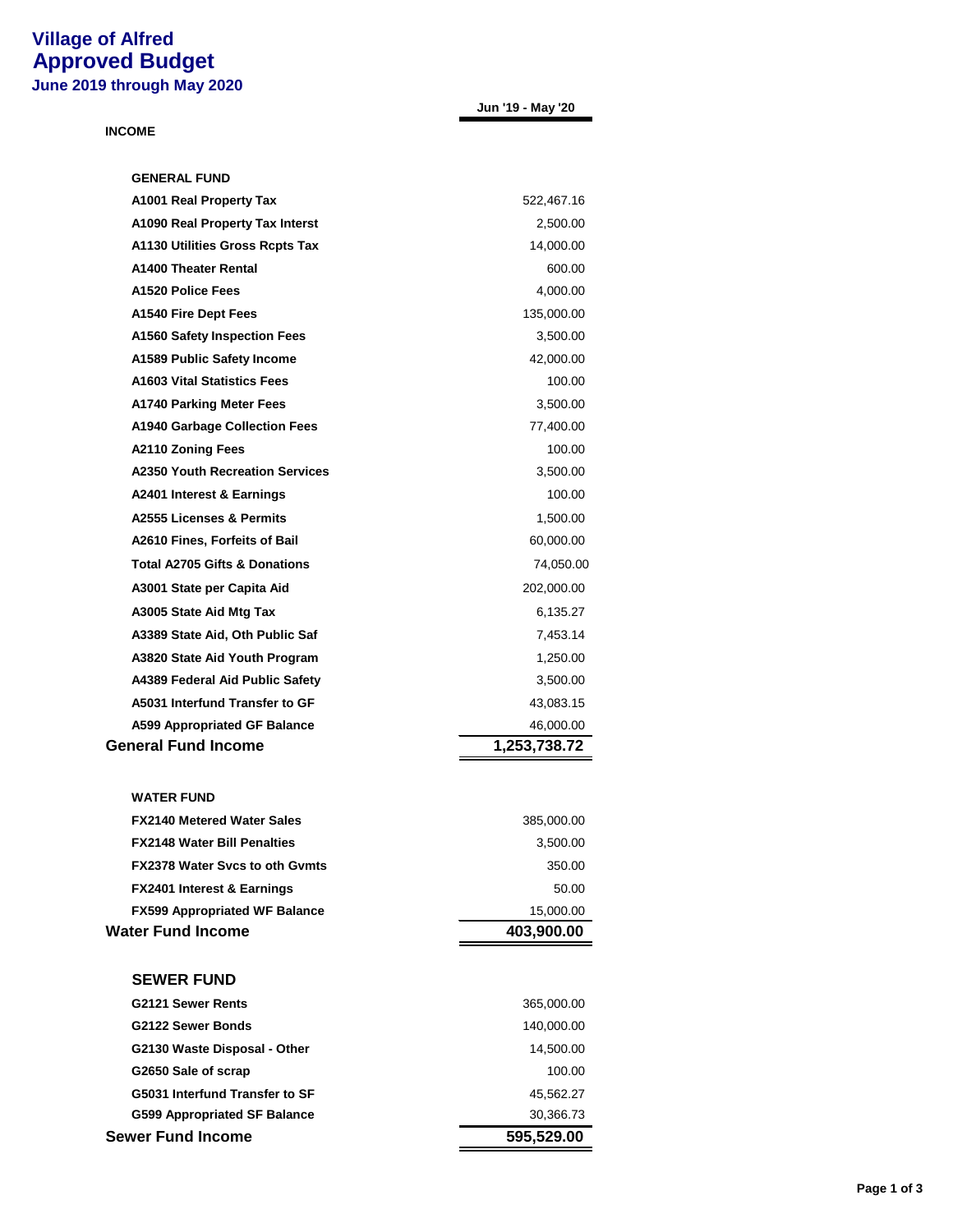## **EXPENSE**

| <b>GENERAL FUND</b> |  |
|---------------------|--|
|---------------------|--|

| A10101 - Village Board Salaries        | 8,400.00   |
|----------------------------------------|------------|
| A10104 Village Board Expenses          | 100.00     |
| <b>A11101 Justice Court Salaries</b>   | 18,250.00  |
| <b>A11104 Justice Court Expenses</b>   | 3,875.00   |
| <b>A11801 Court Acting Justice</b>     | 500.00     |
| A12101 Mayor Salary                    | 3,600.00   |
| A12104 Mayor Expenses                  | 900.00     |
| A13204 Auditing & Accounting           | 9,500.00   |
| <b>A13251 Clerk-Treasurer Salaries</b> | 38,077.23  |
| <b>A13254 Clerk-Treasurer Expenses</b> | 3,600.00   |
| <b>A13554 Assessment Expenses</b>      | 1,000.00   |
| A14201 Attorney Fees                   | 8,000.00   |
| <b>A14204 Attorney Expenses</b>        | 300.00     |
| A14501 Elections - Wages               | 420.00     |
| <b>A14504 Elections Expenses</b>       | 500.00     |
| <b>A16202 Buildings Equipment</b>      | 1,000.00   |
| A16204 Village Hall Expenses           | 24,500.00  |
| <b>A16504 Central Communications</b>   | 2,500.00   |
| A16704 Central Print/Mail              | 3,000.00   |
| A16802 Data Processing Equip.          | 500.00     |
| A16804 Data Processing Expenses        | 2,000.00   |
| <b>A19104 Unallocated Insurance</b>    | 21,000.00  |
| A19204 Municipal Assoc. Dues           | 2,316.00   |
| A19894 Special Items - Misc.           | 2,000.00   |
| <b>A19904 Contingency Account</b>      | 30,000.00  |
| <b>A31201 Police Salaries</b>          | 394,500.00 |
| <b>A31202 Police Equipment</b>         | 5,000.00   |
| <b>A31204 Police Expenses</b>          | 40,200.00  |
| <b>A33204 Traffic Control Expenses</b> | 2,500.00   |
| <b>A34104 Fire Protection Fees</b>     | 135,000.00 |
| <b>A36201 Safety Inspection Salary</b> | 10,243.12  |
| <b>A40204 Vital Statistics Fee</b>     | 100.00     |
| A45404 Ambulance Fees                  | 4,364.25   |
| <b>A51101 General Repairs Wages</b>    | 64,000.00  |
| A51102 General Repairs Equip.          | 1,850.00   |
| A51104 General Repairs Expense         | 51,550.00  |
| A51122 Highway Improvements            | 10,000.00  |
| <b>A51824 Street Lighting Expenses</b> | 28,000.00  |
| A54104 Sidewalks                       | 6,000.00   |
| A71404 Playgrounds                     | 500.00     |
| A73104 Youth Programs Expenses         | 6,500.00   |
| <b>A80101 Zoning Salaries</b>          | 9,243.12   |
| <b>A80104 Zoning Expenses</b>          | 1,500.00   |
| <b>A80204 Planning Expenses</b>        | 1,300.00   |
| <b>A81402 Storm Sewers Imprvmts</b>    | 2,000.00   |